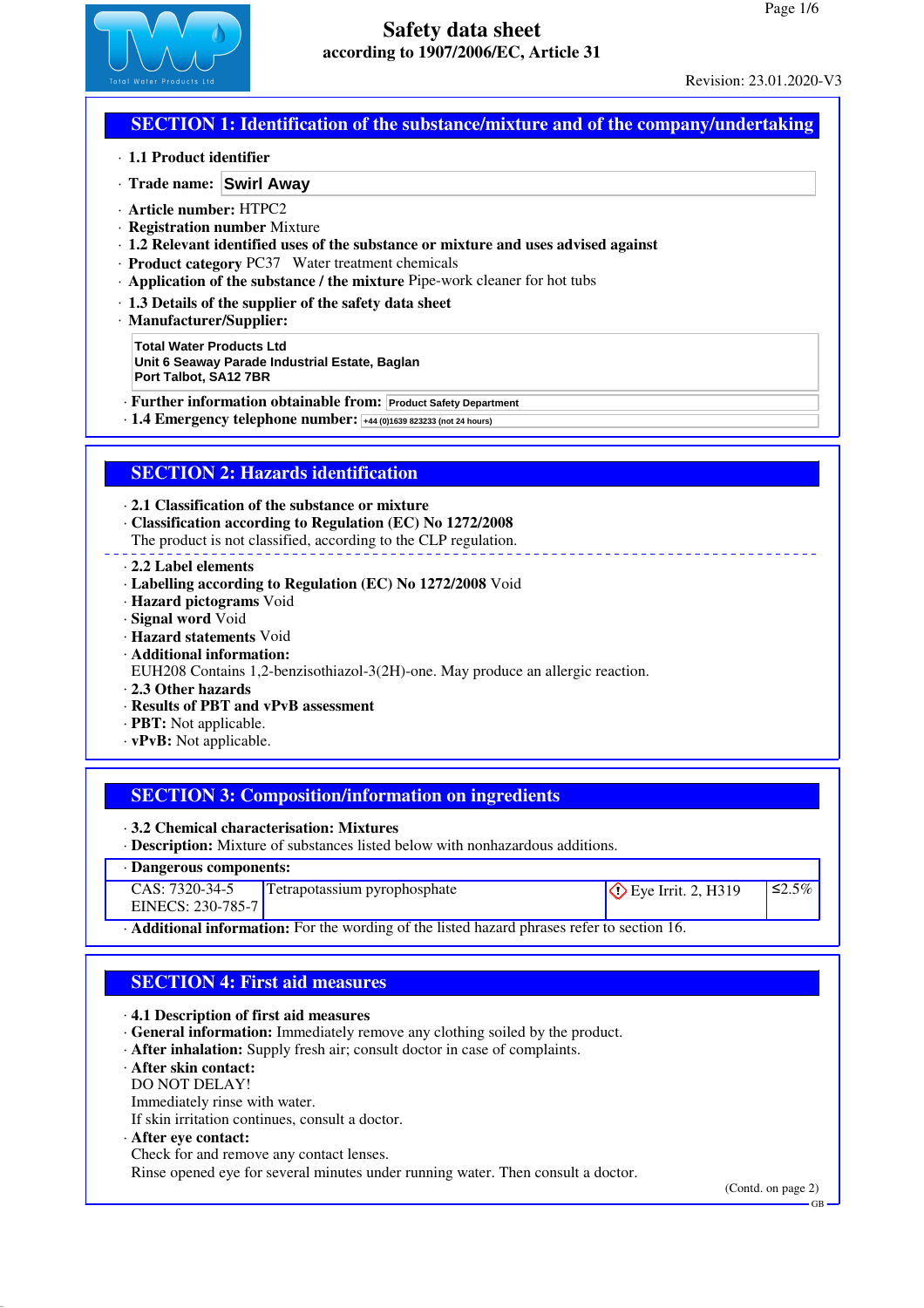Printing date 23.01.2020 Revision: 23.01.2020

(Contd. of page 1)

#### · **After swallowing:**

Rinse out mouth and then drink plenty of water. Do not induce vomiting; call for medical help immediately.

If vomiting occurs spontaneously, keep head below hips to prevent aspiration.

· **4.2 Most important symptoms and effects, both acute and delayed**

- No further relevant information available.
- · **Information for doctor:** Treat symptomatically and supportively.
- · **4.3 Indication of any immediate medical attention and special treatment needed**
- No further relevant information available.

## **SECTION 5: Firefighting measures**

- · **5.1 Extinguishing media**
- · **Suitable extinguishing agents:** Use fire extinguishing methods suitable to surrounding conditions.
- · **5.2 Special hazards arising from the substance or mixture** No further relevant information available.
- · **5.3 Advice for firefighters**
- · **Protective equipment:**

Do not inhale explosion gases or combustion gases. Wear self-contained respiratory protective device.

- Wear fully protective suit.
- · **Additional information** Cool endangered receptacles with water spray.

### **SECTION 6: Accidental release measures**

- · **6.1 Personal precautions, protective equipment and emergency procedures** Ensure adequate ventilation
- Wear protective equipment. Keep unprotected persons away.
- · **6.2 Environmental precautions:**

Do not allow to penetrate the ground/soil.

- Do not allow product to reach sewage system or any water course in the undiluted form.
- · **6.3 Methods and material for containment and cleaning up:**

Absorb with liquid-binding material (sand, diatomite, acid binders, universal binders, sawdust). Send for recovery or disposal in suitable receptacles.

- · **6.4 Reference to other sections**
- See Section 7 for information on safe handling.
- See Section 8 for information on personal protection equipment.

See Section 13 for disposal information.

## **SECTION 7: Handling and storage**

#### · **7.1 Precautions for safe handling**

Prevent formation of aerosols.

Ensure good ventilation/exhaustion at the workplace.

Avoid direct contact (skin/eye contact, ingestion and/or inhalation of fume/mist/dust) with the product in the undiluted form.

- · **Information about fire and explosion protection:** No special measures required.
- · **7.2 Conditions for safe storage, including any incompatibilities**

· **Storage:**

- · **Requirements to be met by storerooms and receptacles:** Prevent any seepage into the ground.
- · **Information about storage in one common storage facility:** Store away from oxidising agents.
- · **Further information about storage conditions:**
- Protect from frost.

Store in cool, dry conditions in well sealed receptacles.

· **7.3 Specific end use(s)** No further relevant information available.

(Contd. on page 3)

GB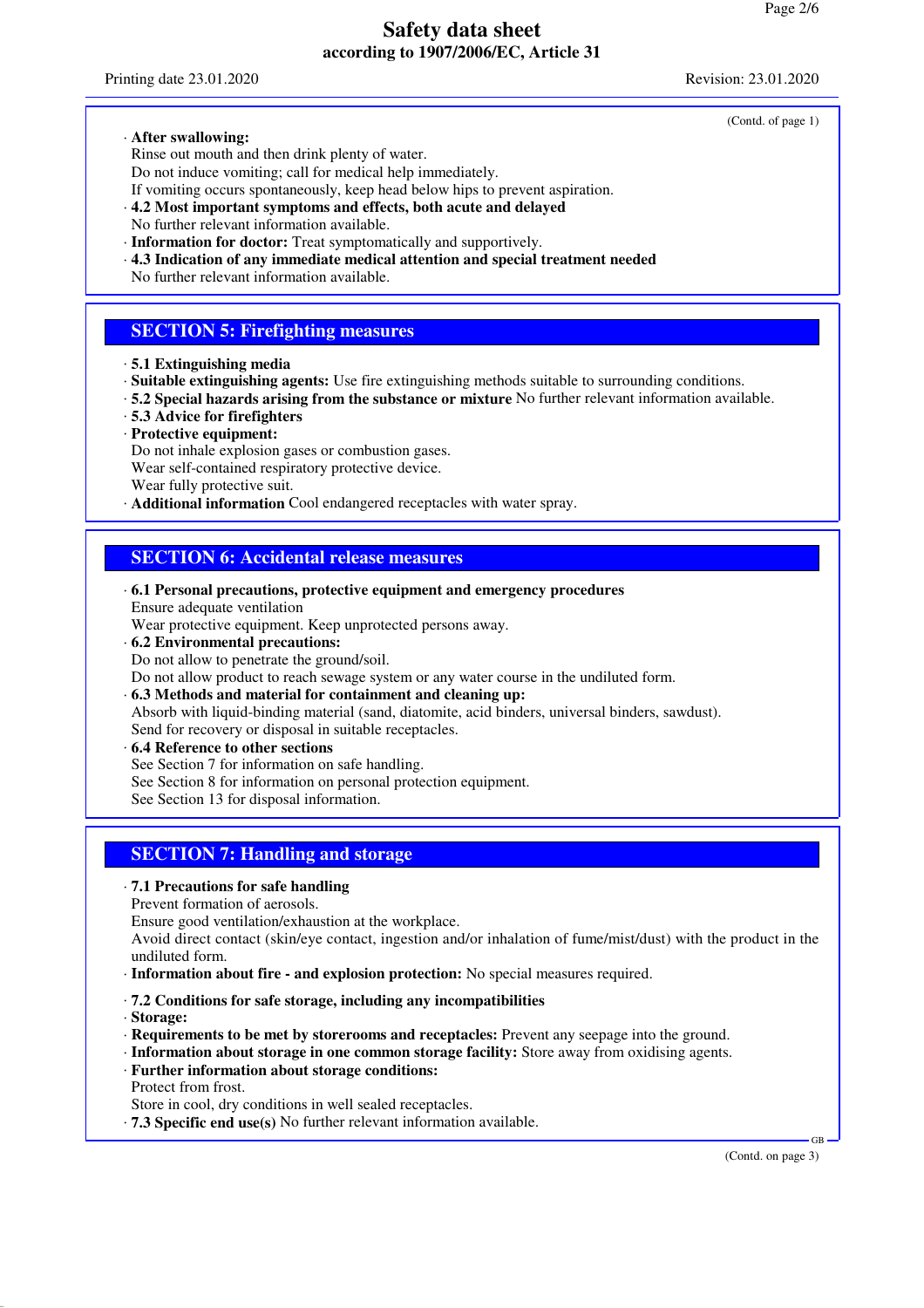GB

# **Safety data sheet according to 1907/2006/EC, Article 31**

(Contd. of page 2)

| <b>SECTION 8: Exposure controls/personal protection</b>                                                                                                                                                                                                                                                                                                                                                                                                                                                                                                                                                                                                                                                                                                                                                                                                                                                                                                                                                                                                                                                                                                                                                                                                                                                                                                                                                                                                                                                                                                                        |  |  |  |  |
|--------------------------------------------------------------------------------------------------------------------------------------------------------------------------------------------------------------------------------------------------------------------------------------------------------------------------------------------------------------------------------------------------------------------------------------------------------------------------------------------------------------------------------------------------------------------------------------------------------------------------------------------------------------------------------------------------------------------------------------------------------------------------------------------------------------------------------------------------------------------------------------------------------------------------------------------------------------------------------------------------------------------------------------------------------------------------------------------------------------------------------------------------------------------------------------------------------------------------------------------------------------------------------------------------------------------------------------------------------------------------------------------------------------------------------------------------------------------------------------------------------------------------------------------------------------------------------|--|--|--|--|
| Additional information about design of technical facilities: No further data; see item 7.                                                                                                                                                                                                                                                                                                                                                                                                                                                                                                                                                                                                                                                                                                                                                                                                                                                                                                                                                                                                                                                                                                                                                                                                                                                                                                                                                                                                                                                                                      |  |  |  |  |
| $\cdot$ 8.1 Control parameters<br>· Ingredients with limit values that require monitoring at the workplace:<br>The product does not contain any relevant quantities of materials with critical values that have to be monitored<br>at the workplace.<br>· <b>Additional information:</b> The lists valid during the making were used as basis.                                                                                                                                                                                                                                                                                                                                                                                                                                                                                                                                                                                                                                                                                                                                                                                                                                                                                                                                                                                                                                                                                                                                                                                                                                 |  |  |  |  |
| 8.2 Exposure controls<br>· Personal protective equipment:<br>Select PPE appropriate for the operations taking place taking into account the product properties.<br>· General protective and hygienic measures:<br>Do not eat, drink, smoke or sniff while working.<br>Wash hands before breaks and at the end of work.<br>Do not inhale gases / fumes / aerosols.<br>Avoid contact with the eyes.<br>Avoid close or long term contact with the skin.<br>· Respiratory protection:<br>Not necessary if room is well-ventilated.<br>Use suitable respiratory protective device in case of insufficient ventilation.<br>· Protection of hands:<br>The glove material has to be impermeable and resistant to the product/ the substance/ the preparation.<br>Selection of the glove material on consideration of the penetration times, rates of diffusion and the degradation<br>· Material of gloves<br>The selection of the suitable gloves does not only depend on the material, but also on further marks of quality<br>and varies from manufacturer to manufacturer. As the product is a preparation of several substances, the<br>resistance of the glove material can not be calculated in advance and has therefore to be checked prior to the<br>application.<br>· Penetration time of glove material<br>The exact break through time has to be found out by the manufacturer of the protective gloves and has to be<br>observed.<br>· Eye protection:<br>Safety glasses<br>Goggles recommended during refilling<br>· Body protection:<br>Impervious protective clothing |  |  |  |  |
| Body protection must be chosen depending on activity, possible exposure and product properties.                                                                                                                                                                                                                                                                                                                                                                                                                                                                                                                                                                                                                                                                                                                                                                                                                                                                                                                                                                                                                                                                                                                                                                                                                                                                                                                                                                                                                                                                                |  |  |  |  |
| <b>SECTION 9: Physical and chemical properties</b>                                                                                                                                                                                                                                                                                                                                                                                                                                                                                                                                                                                                                                                                                                                                                                                                                                                                                                                                                                                                                                                                                                                                                                                                                                                                                                                                                                                                                                                                                                                             |  |  |  |  |
| · 9.1 Information on basic physical and chemical properties<br><b>General Information</b><br>$\cdot$ Appearance:<br>Fluid<br>Form:<br>Colour:<br>Blue<br>$\cdot$ Odour:<br>Pleasant<br>· Odour threshold:<br>Not determined.                                                                                                                                                                                                                                                                                                                                                                                                                                                                                                                                                                                                                                                                                                                                                                                                                                                                                                                                                                                                                                                                                                                                                                                                                                                                                                                                                   |  |  |  |  |

| $\cdot$ pH-value:                                                                                                      | Not determined.    |
|------------------------------------------------------------------------------------------------------------------------|--------------------|
| $\cdot$ Change in condition<br>Melting point/freezing point:<br>Initial boiling point and boiling range: Undetermined. | Undetermined.      |
| · Flash point:                                                                                                         | Not applicable.    |
| · Flammability (solid, gas):                                                                                           | Not applicable.    |
| · Decomposition temperature:                                                                                           | Not determined.    |
|                                                                                                                        | (Contd. on page 4) |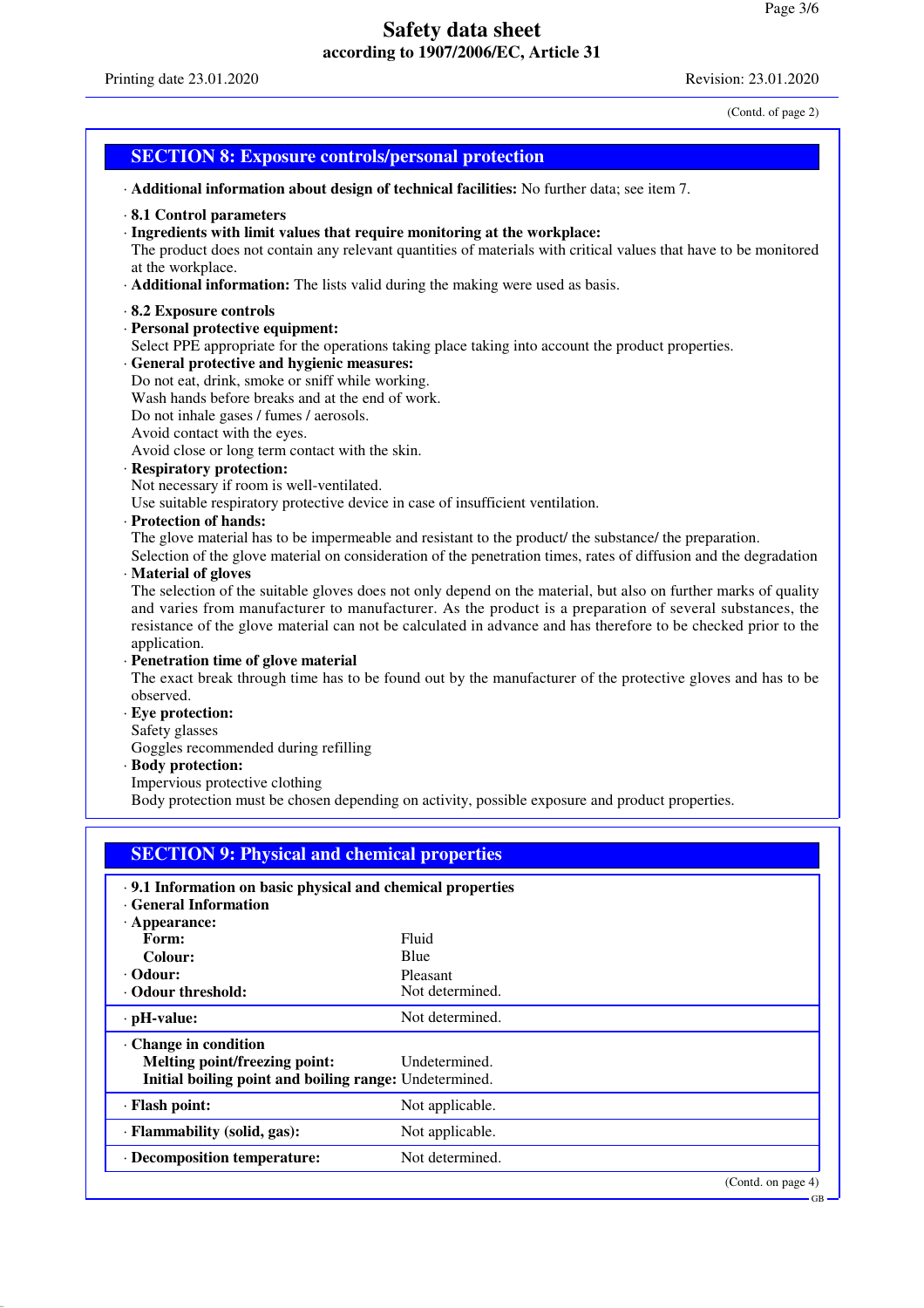Printing date 23.01.2020 Revision: 23.01.2020

|                                           | (Contd. of page 3)                                                                                            |
|-------------------------------------------|---------------------------------------------------------------------------------------------------------------|
| · Auto-ignition temperature:              | Product is not self-igniting.                                                                                 |
| <b>Explosive properties:</b>              | Product does not present an explosion hazard.                                                                 |
| · Explosion limits:                       |                                                                                                               |
| Lower:                                    | Not determined.                                                                                               |
| <b>Upper:</b>                             | Not determined.                                                                                               |
| $\cdot$ Vapour pressure at 20 °C:         | $23$ hPa                                                                                                      |
| $\cdot$ Density at 20 $\degree$ C:        | $1.032$ g/cm <sup>3</sup>                                                                                     |
| · Relative density                        | Not determined.                                                                                               |
| · Vapour density                          | Not determined.                                                                                               |
| · Evaporation rate                        | Not determined.                                                                                               |
| · Solubility in / Miscibility with        |                                                                                                               |
| water:                                    | Fully miscible.                                                                                               |
| · Partition coefficient: n-octanol/water: | Not determined.                                                                                               |
| · Viscosity:                              |                                                                                                               |
| Dynamic:                                  | Not determined.                                                                                               |
| Kinematic:                                | Not determined.                                                                                               |
| · Solvent content:                        |                                                                                                               |
| <b>Organic solvents:</b>                  | $0.00\%$                                                                                                      |
| $VOC$ (EC)                                | $0.00\%$                                                                                                      |
| . 9.2 Other information                   | NOTE: The physical data presented above are typical values and<br>should not be construed as a specification. |

### **SECTION 10: Stability and reactivity**

· **10.1 Reactivity** No further relevant information available.

· **10.2 Chemical stability**

· **Thermal decomposition / conditions to be avoided:**

No decomposition if used and stored according to specifications.

- · **10.3 Possibility of hazardous reactions** No dangerous reactions known.
- · **10.4 Conditions to avoid** No further relevant information available.
- · **10.5 Incompatible materials:**

Finely powdered metals.

Strong oxidising agents.

· **10.6 Hazardous decomposition products:** Phosphorus compounds

Carbon monoxide and carbon dioxide

## **SECTION 11: Toxicological information**

· **11.1 Information on toxicological effects**

- · **Acute toxicity** Based on available data, the classification criteria are not met.
- · **Primary irritant effect:**
- · **Skin corrosion/irritation** Based on available data, the classification criteria are not met.
- · **Serious eye damage/irritation** Based on available data, the classification criteria are not met.
- · **Respiratory or skin sensitisation** Based on available data, the classification criteria are not met.
- · **CMR effects (carcinogenity, mutagenicity and toxicity for reproduction)**
- · **Germ cell mutagenicity** Based on available data, the classification criteria are not met.
- · **Carcinogenicity** Based on available data, the classification criteria are not met.
- · **Reproductive toxicity** Based on available data, the classification criteria are not met.
- · **STOT-single exposure** Based on available data, the classification criteria are not met.
- · **STOT-repeated exposure** Based on available data, the classification criteria are not met.

(Contd. on page 5)

GB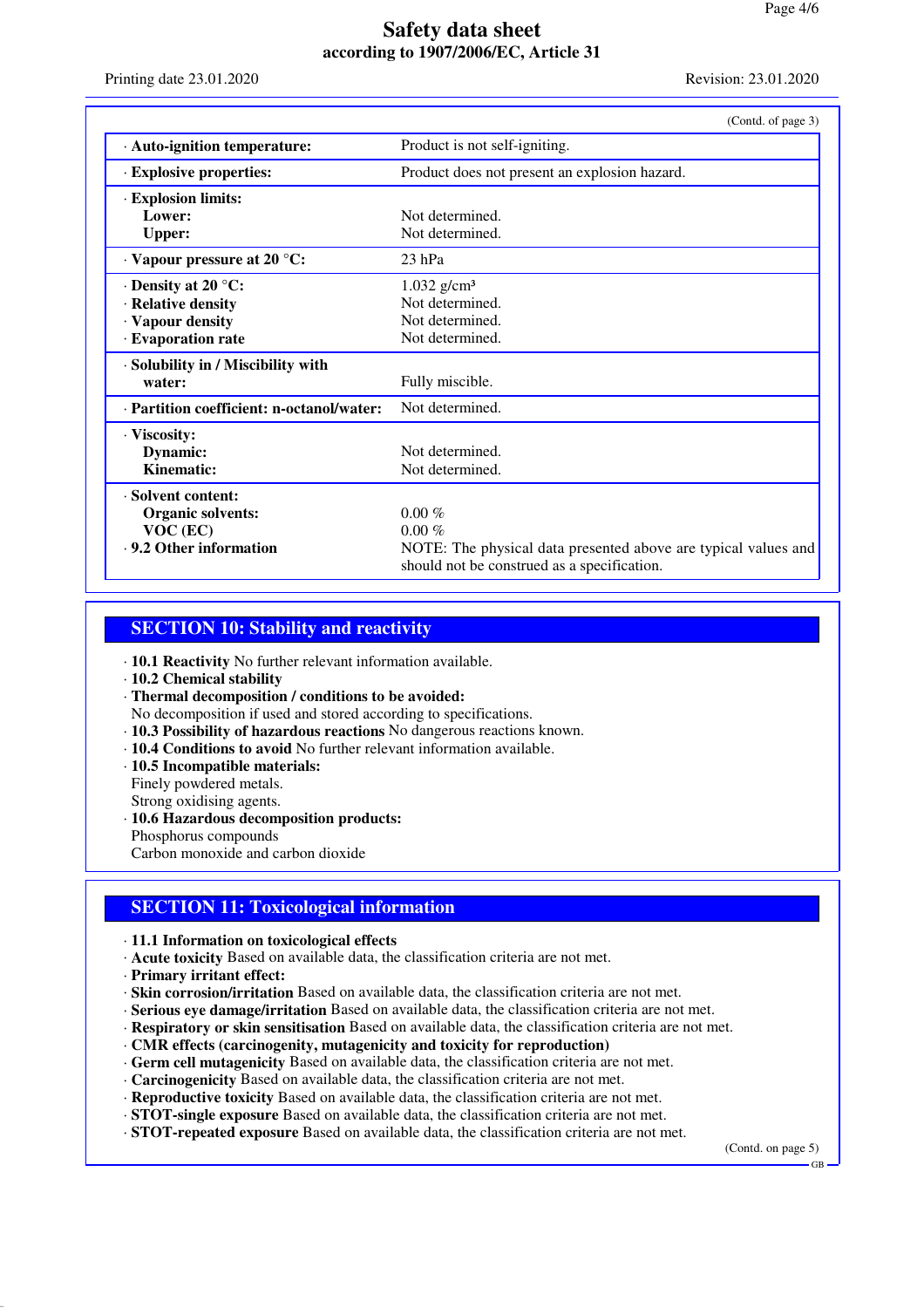(Contd. of page 4)

GB

· **Aspiration hazard** Based on available data, the classification criteria are not met.

### **SECTION 12: Ecological information**

- · **12.1 Toxicity**
- · **Aquatic toxicity:** No further relevant information available.
- · **12.2 Persistence and degradability** The organic portion of the product is biodegradable.
- · **12.3 Bioaccumulative potential** Product is not expected to bioaccumulate.
- · **12.4 Mobility in soil** No further relevant information available.
- · **Additional ecological information:**
- · **General notes:**

Water hazard class 1 (German Regulation) (Self-assessment): slightly hazardous for water

Do not allow undiluted product or large quantities of it to reach ground water, water course or sewage system. · **12.5 Results of PBT and vPvB assessment**

- · **PBT:** Not applicable.
- · **vPvB:** Not applicable.
- · **12.6 Other adverse effects** No further relevant information available.

## **SECTION 13: Disposal considerations**

#### · **13.1 Waste treatment methods**

· **Recommendation**

Recommended Hierarchy of Controls:

- Minimise waste;
- Reuse if not contaminated;
- Recycle, if possible; or
- Safe disposal (if all else fails).

Contact waste processors for recycling information.

Must not be disposed together with household garbage. Do not allow product to reach sewage system. Used, degraded or contaminated product may be classified as hazardous waste. Anyone classifying hazardous waste and determining its fate must be qualified in accordance with state and international legislation.

#### · **Uncleaned packaging:**

#### · **Recommendation:**

Disposal must be made according to official regulations.

Container remains hazardous when empty. Continue to observe all precuations.

Containers, even those that are "empty," may contain residues that can develop hazardous gases and vapours upon heating. Do not cut, drill, grind, weld, or perform similar operations on or near empty containers.

· **Recommended cleansing agents:** Water, if necessary together with cleansing agents.

| $\cdot$ 14.1 UN-Number                  |                |  |
|-----------------------------------------|----------------|--|
| · ADR, ADN, IMDG, IATA                  | Void           |  |
| $\cdot$ 14.2 UN proper shipping name    |                |  |
| · ADR, ADN, IMDG, IATA                  | Void           |  |
| $\cdot$ 14.3 Transport hazard class(es) |                |  |
| ADR, ADN, IMDG, IATA                    |                |  |
| · Class                                 | Void           |  |
| $\cdot$ 14.4 Packing group              |                |  |
| · ADR, IMDG, IATA                       | Void           |  |
| · 14.5 Environmental hazards:           |                |  |
| · Marine pollutant:                     | N <sub>0</sub> |  |